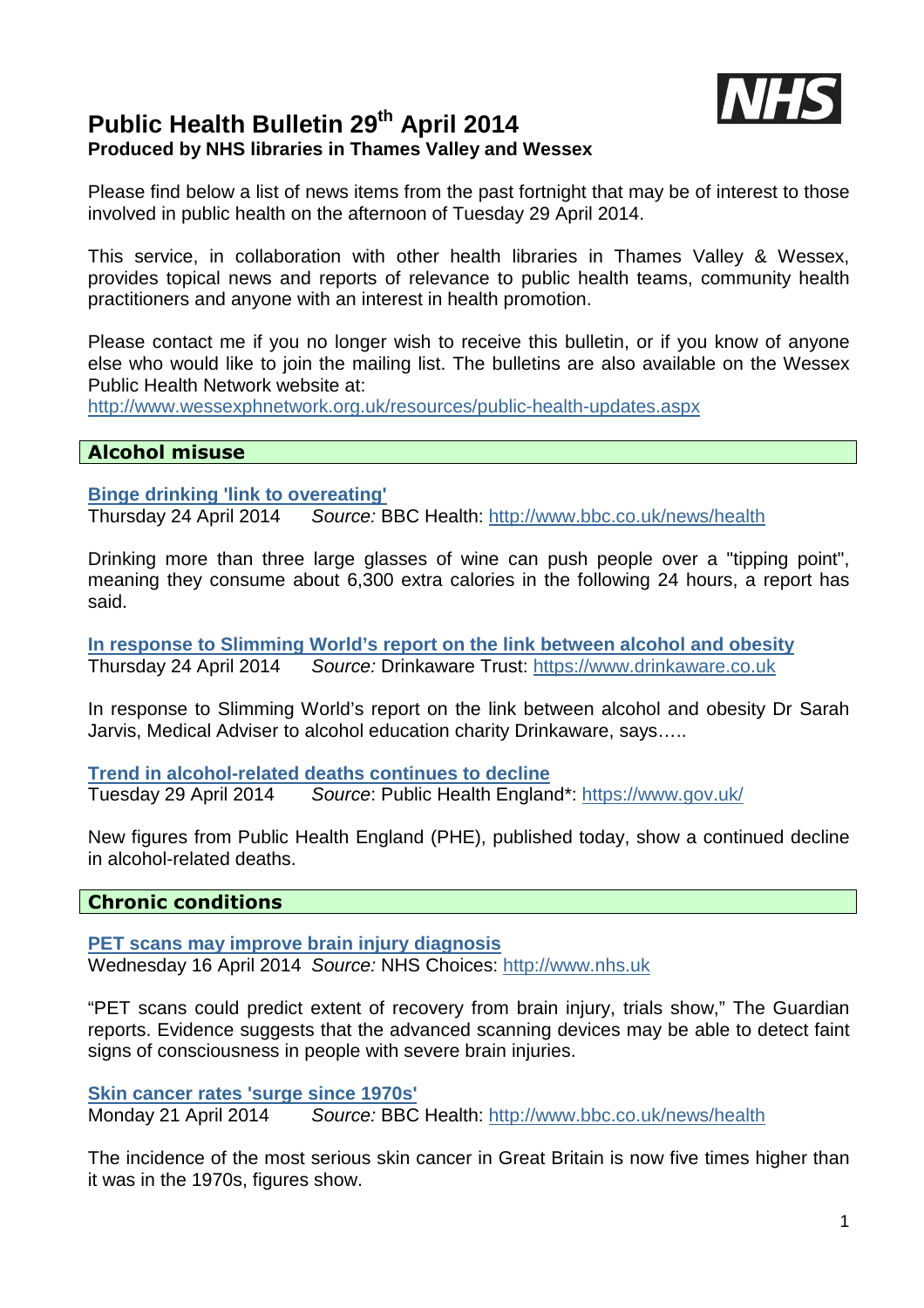**Cheap holidays 'increased' melanoma rates**

Tuesday 22 April 2014 Source: NHS Choices: http://www.nhs.uk

"Skin cancer rates 'surge since 1970s'," reports the BBC. The news is based on a press release from Cancer Research UK after the release of new figures for the number of people diagnosed with malignant melanoma, the most serious form of skin cancer.

# **Lung and pancreatic cancers may be on the rise**

Thursday 24 April 2014 Source: NHS Choices: http://www.nhs.uk

"Lung cancer will soon become the biggest cancer killer among women," the Mail Online reports, while ITV News reveals that pancreatic cancer "poses [a] growing threat". Both headlines are prompted by a study that has estimated future cancer trends across the EU.

**Breast cancer drug price reduction urged**

Wednesday 23 April 2014 Source: BBC Health: http://www.bbc.co.uk/news/health

Campaigners are urging pharmaceutical giant Roche to lower the cost of a pioneering new breast cancer treatment as the NHS drugs watchdog is set to reject its use on cost grounds.

**Half of cancer sufferers 'live a decade or more'** Tuesday 29 April 2014 Source: BBC Health: http://www.bbc.co.uk/news/health

Half of people in England and Wales now being diagnosed with cancer will survive at least a decade - double the rate in the early 1970s, figures show.

**Action plan to cut lung disease in Wales**

Tuesday 29 April 2014 Source: BBC Health: http://www.bbc.co.uk/news/health

Sufferers of respiratory illnesses are being urged to take personal responsibility for their lifestyle choices in a bid to cut lung disease.

**Dementia Facebook app to raise awareness of the illness** Tuesday 29 April 2014 Source: BBC Health: http://www.bbc.co.uk/news/health

Facebook users are being invited to experience what it is like to live with dementia in a bid to raise greater awareness about the disease.

**The life-threatening effects of Spinal Muscular Atrophy** Thursday 24 April 2014 Source: BBC Health: http://www.bbc.co.uk/news/health

A woman believed to be the mother of three children found dead at a south-west London home has been arrested on suspicion of murder.

**Thousands ignore signs of a mini-stroke, charity warns** Tuesday 29 April 2014 Source: BBC Health: http://www.bbc.co.uk/news/health

Thousands of people are dismissing mini-strokes as a "funny turn," according to research by the Stroke Association.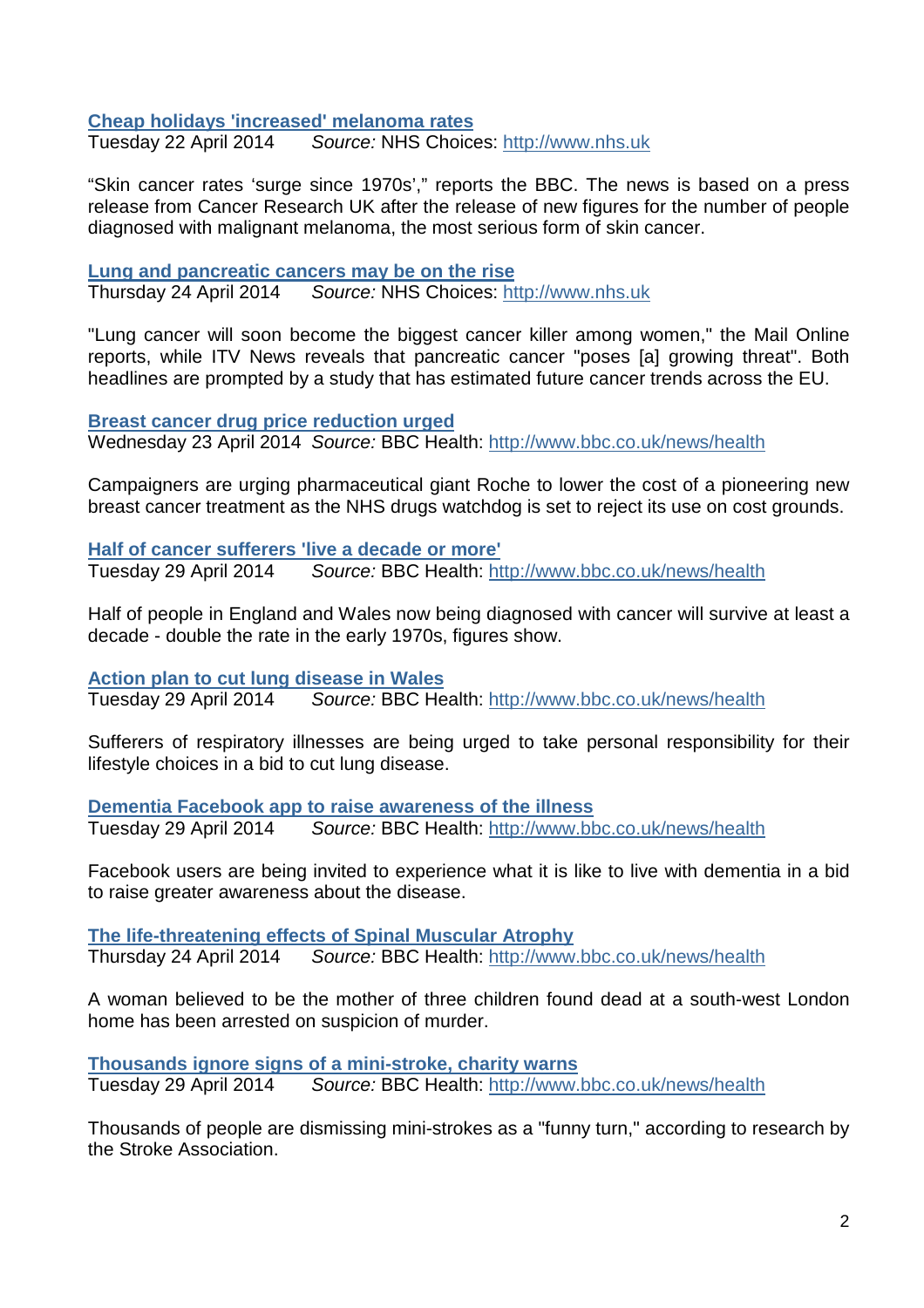# **Communicable diseases**

**PHE publish guidance for managing the continuing increase in scarlet fever cases** Thursday 17 April 2014 Source: Public Health England\*: https://www.gov.uk/

Public Health England (PHE) has reported a continued substantial increase in scarlet fever notifications across England with 1,049 new cases reported from 31 March to 6 April.

#### **Legionnaires' disease: Technical guidance**

Wednesday 16 April 2014 Source: Health and Safety Executive\*: http://www.hse.gov.uk/

The final section of HSE's Legionella technical guidance (HSG274: Part 2 – Hot and cold water systems) was published on 8 April 2014. Each section is now available to download. This guidance is for duty holders, which includes employers, those in control of premises and those with health and safety responsibilities for others, to help them comply with their legal duties.

**This year's flu plan and covering letter now available**

Tuesday 29 April 2014 Source: Public Health England\*: https://www.gov.uk/

The public flu vaccination programme starts from September 2014. The 2014 to 2015 Flu plan and accompanying letter to health and social care professionals has been published and can be found on the Public Health England website with links from the Department of Health and NHS England websites.

# **Diet & nutrition**

**Edible flowers not proven to prevent cancer** Wednesday 23 April 2014 Source: NHS Choices: http://www.nhs.uk

"Eating flowers grown in British gardens could help to reduce the risk of heart disease and cancer, according to a new study," The Daily Telegraph reports. However, the study the news is based on did not actually involve any humans.

**A 'third of UK adults struggle' to afford healthy food** Wednesday 23 April 2014 Source: BBC Health: http://www.bbc.co.uk/news/health

High food prices mean a third of UK adults are struggling to afford to eat healthily, warns a charity.

**Upping coffee intake may reduce diabetes risk** Friday 25 April 2014 Source: NHS Choices: http://www.nhs.uk

"Three cups of coffee a day could help keep diabetes away," The Independent reports. A US study has found a link between increased coffee intake and a small – but significant – reduction in type 2 diabetes risk, but not proof that drinking coffee prevents diabetes.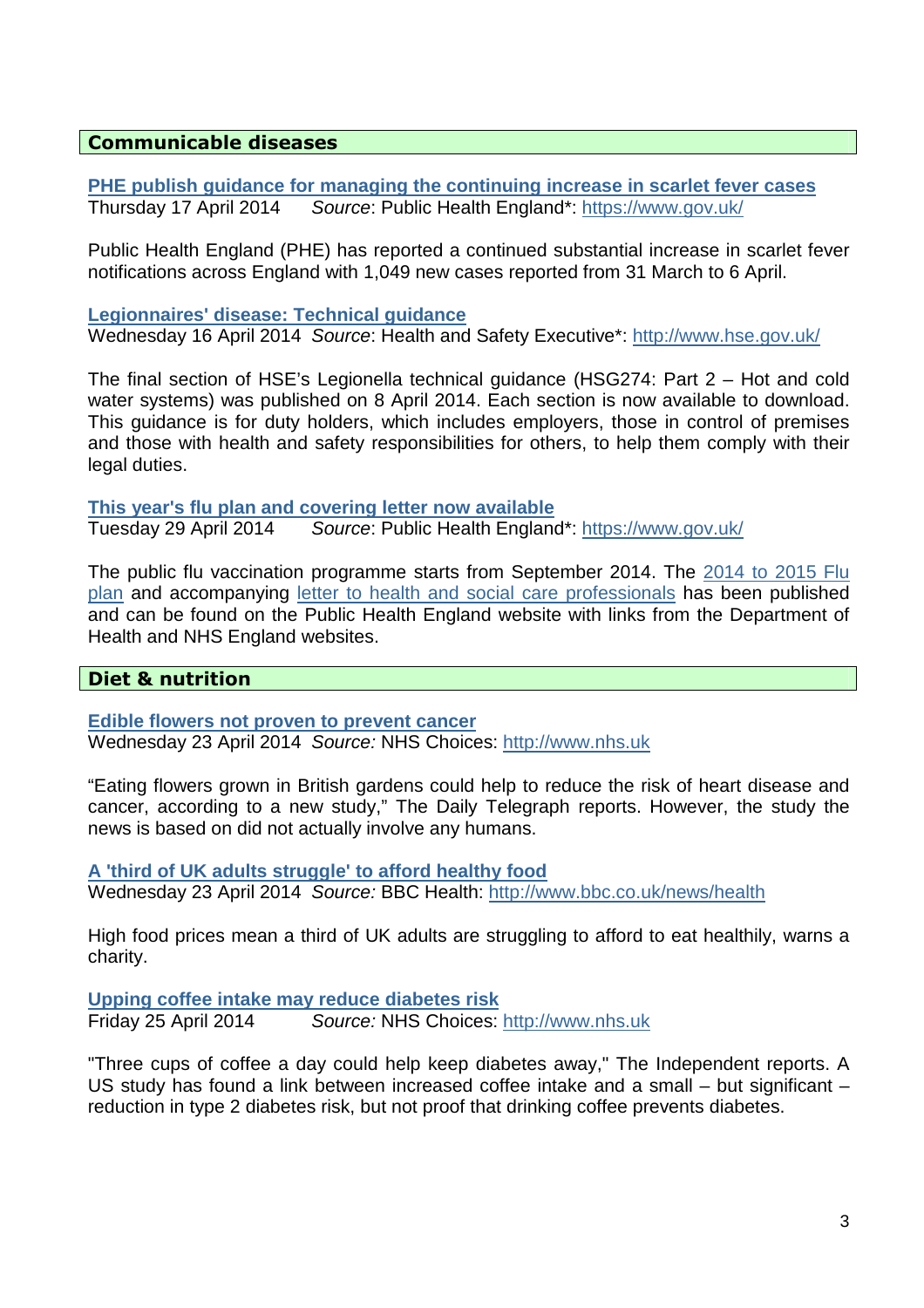# **Disability**

**More and more disabled people following their career dreams**

Wednesday 23 April 2014 Source: Department for Work and Pensions\*: https://www.gov.uk/

The number of disabled people taking advantage of support to get or keep a job is up by over 10% on last year.

# **Drug Misuse**

**Cannabis linked to brain differences in the young** Wednesday 16 April 2014 Source: NHS Choices: http://www.nhs.uk

"Using cannabis just once a week harms young brains," the Daily Mail reports.

**Why do people take ayahuasca?**

Tuesday 29 April 2014 Source: BBC Health: http://www.bbc.co.uk/news/health

British student Henry Miller, 19, died in Colombia after apparently consuming the traditional hallucinogenic drink ayahuasca, or yage. Emma Thelwell, who took the drug herself, explains why it has become a rite of passage for some backpackers.

#### **Health services administration**

**Should drug firms make payments to doctors?**

Thursday 17 April 2014 Source: BBC Health: http://www.bbc.co.uk/news/health

Gifts and payments to US doctors from drug firms are seen by some as encouraging unnecessary prescriptions. Do such transfers make any difference and will President Obama's healthcare reform help, by forcing companies to disclose them?

**Foreign doctors should face tougher exams, study says**

Friday 18 April 2014 Source: BBC Health: http://www.bbc.co.uk/news/health

Tests taken by foreign doctors who want to work in the NHS should be made harder to pass to bring them in line with UK standards, a study has said. Research by University College London found a "performance gap" between international and UK medical graduates.

**NHS Care.data information scheme 'mishandled'** Friday 18 April 2014 Source: BBC Health: http://www.bbc.co.uk/news/health

The chair of the panel set up to advise the NHS and ministers on the governance of patient information has told the BBC the Care.data programme was mishandled.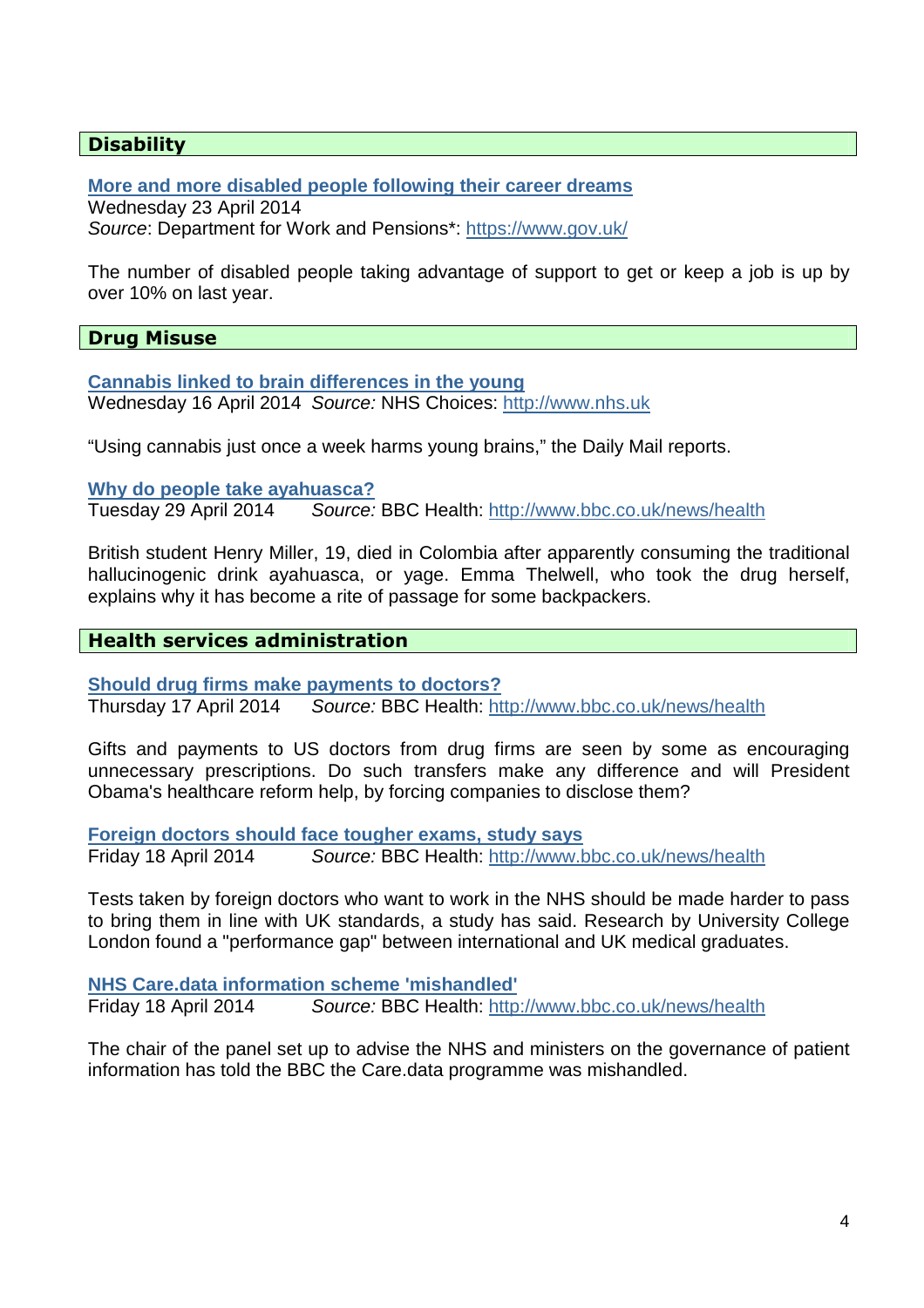# **PHE publishes end of life care profiles for clinical commissioning groups**

Monday 28 April 2014 Source: Public Health England\*: https://www.gov.uk/

Over 170 indicators on place and cause of death give a picture of local end of life care needs for each CCG in England.

# **Infant & child health**

**UK Health Forum submission to Department for Education consultation on revised standards for food in schools**

Wednesday 23 April 2014 Source: ukhealthforum: http://www.ukhealthforum.org.uk/

This document issued by UK Health Forum comments on the Department for Education consultation on revised standards for school foods.

**Scientists study how babies develop ADHD** Thursday 17 April 2014 Source: BBC Health: http://www.bbc.co.uk/news/health

Scientists at a laboratory in central London are carrying out tests to try to discover how and why some people develop Attention Deficit Hyperactivity Disorder (ADHD).

**Asthma inhalers could go into schools**

Thursday 24 April 2014 Source: BBC Health: http://www.bbc.co.uk/news/health

Plans to allow schools to keep spare asthma inhalers could reduce the risk of emergency hospital admission or even death for more than a million pupils, according to campaigners.

**Secret to happy kids - a bit of TV and the odd takeaway** Thursday 24 April 2014 Source: BBC Health: http://www.bbc.co.uk/news/health

Seven-year-olds are happier when they are allowed some sweets, snacks and television time, rather than none at all, suggests a study of children's well-being.

**Admiring Autism: Busting 'autism myths' with a camera** Monday 28 April 2014 Source: BBC Health: http://www.bbc.co.uk/news/health

Since her young son was diagnosed as autistic, Sara Dunn has been attempting to help "challenge the myths surrounding autism" with a camera.

# **Men's health**

**How many middle-aged men need HRT?** Monday 28 April 2014 Source: BBC Health: http://www.bbc.co.uk/news/health

Prescriptions for testosterone drugs have shot up around the world over the last decade. But there is growing concern that they are being over-used and may not be safe.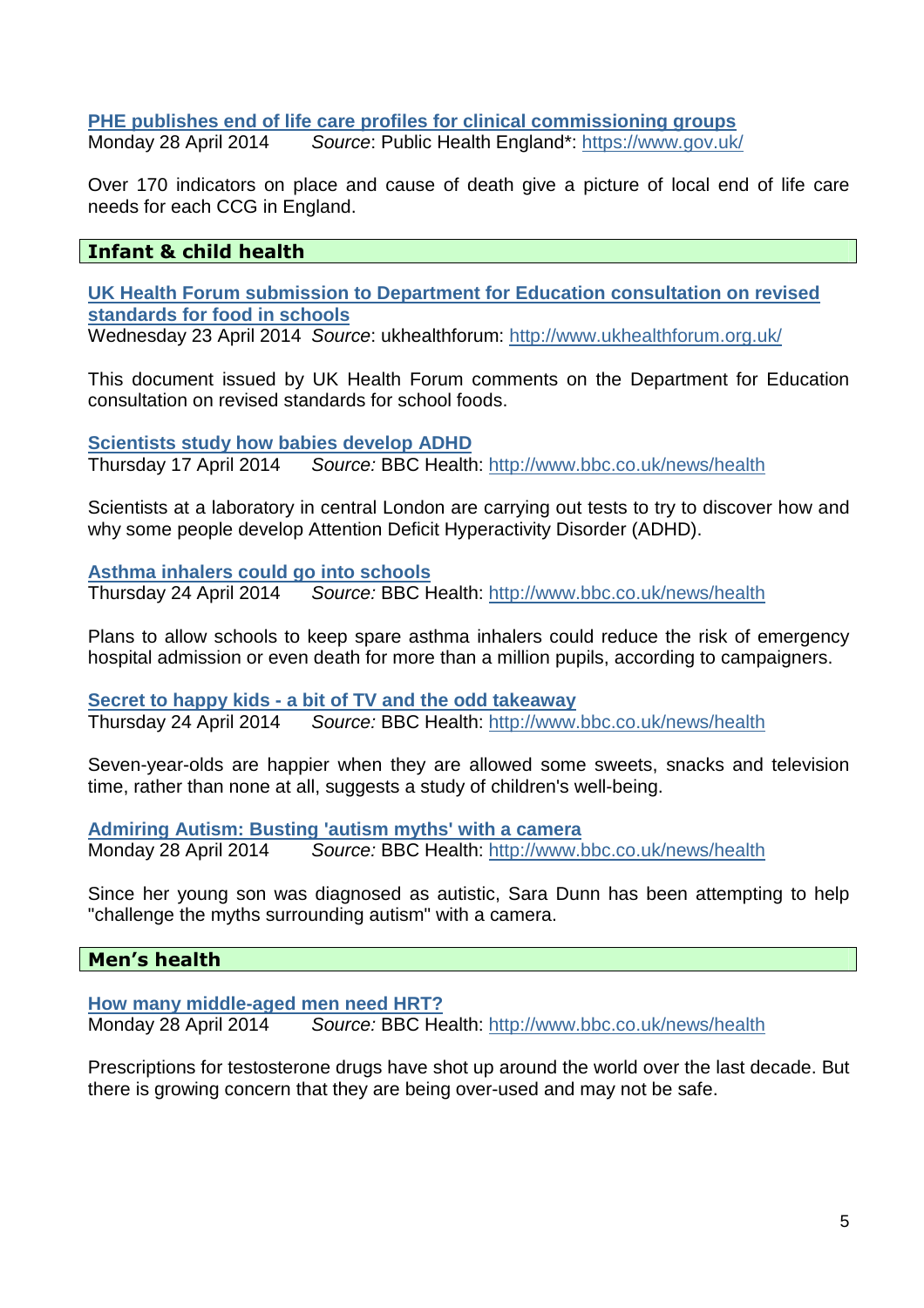# **Mental health**

**Under 16s 'refused access to mental health safe havens'** Wednesday 16 April 2014 Source: BBC Health: http://www.bbc.co.uk/news/health

Children suffering a mental health crisis are forced into police custody because 35% of NHS "places of safety" in England ban under 16s, figures show.

**Apathy unproven as early warning sign of dementia** Thursday 17 April 2014 Source: NHS Choices: http://www.nhs.uk

"Elderly who lose interest in pastimes could be at risk of Alzheimer's," reports The Daily Telegraph, with other papers reporting similar headlines. These incorrect headlines are based on the results of a study that looked for a link between symptoms of apathy and structural brain changes (on brain scans) in over 4,000 older adults who did not have dementia.

**Child bullying victims still suffering at 50 - study** Friday 18 April 2014 Source: BBC Health: http://www.bbc.co.uk/news/health

Children who are bullied can still experience negative effects on their physical and mental health more than 40 years later, say researchers from King's College London.

**'Silver surfers' may have lower depression risk** Tuesday 22 April 2014 Source: NHS Choices: http://www.nhs.uk

"Silver surfers are happier than techno-foges [sic]: Internet use cuts elderly depression rates by 30 per cent," the Mail Online reports after the results of a US study have suggested that regular internet use may help combat feelings of isolation and depression in older adults.

**Surgery 'won't cure confidence issues'**

Thursday 24 April 2014 Source: BBC Health: http://www.bbc.co.uk/news/health

Cosmetic surgery will not cure all issues related to image confidence, psychologist Emma Kenny has said.

**Can mental trauma be passed on through sperm?** Thursday 24 April 2014 Source: NHS Choices: http://www.nhs.uk

"Traumatic experiences can be inherited, as major shocks alter how cells in the body work," The Daily Telegraph reports. But before you start blaming Mum and Dad for your problems, the research it reports on only involved mice.

**Apps for attacks: Software to combat anxiety disorders** Tuesday 29 April 2014 Source: BBC Health: http://www.bbc.co.uk/news/health

From phobias to panic attacks, anxiety disorders can cause major disruption to sufferers' lives. Could smartphones and tablets offer a solution?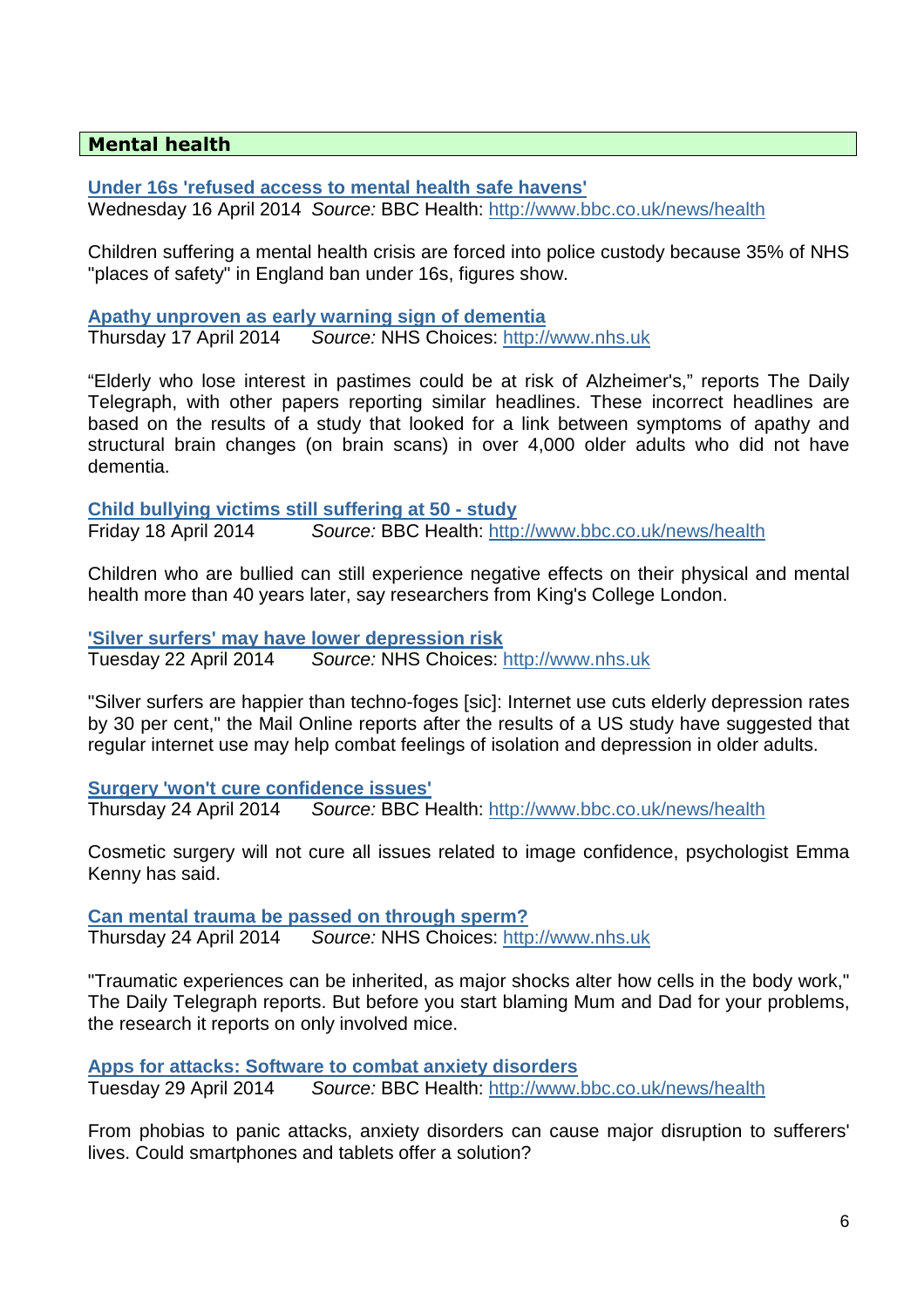#### **Woman from Sunderland could have caesarean without consent**

Tuesday 29 April 2014 Source: BBC Health: http://www.bbc.co.uk/news/health

A court has ruled a pregnant woman who suffers from a psychotic disorder can be given a caesarean section without her consent.

# **Obesity**

**Does fat 'disappear' into thin air?**

Monday 28 April 2014 Source: NHS Choices: http://www.nhs.uk

"It really is thin air! Living in a high-altitude city nearly halves your risk of being obese," the Mail Online reports.

**PHE launch weight management economic assessment tool** Monday 28 April 2014 Source: Public Health England\*: https://www.gov.uk/

Public Health England has launched a new Weight Management Economic Assessment Tool for public health professionals today.

# **Older people**

**New £2m fund to help older people stay healthy next winter** Wednesday 23 April 2014 Source: Cabinet Office\*: https://www.gov.uk/

The new funding will help community and volunteer-led projects provide extra support to older people next winter.

**Pensioners could get life expectancy guidance**

Thursday 17 April 2014 Source: BBC Health: http://www.bbc.co.uk/news/health

Retirees could be issued guidance on how long they are likely to live, a government minister has said.

**Elderly care demand to 'outstrip' family supply Elderly care: 'Who will care for me?'** Thursday 24 April 2014 Source: BBC Health: http://www.bbc.co.uk/news/health

The number of older people in England needing care will "outstrip" the number of family members able to provide it by 2017, a think tank has warned.

**Cost of free personal care up by 162% in a decade** Tuesday 29 April 2014 Source: BBC Health: http://www.bbc.co.uk/news/health

The cost of providing free personal care to elderly people in their homes has increased by 162% in the last decade.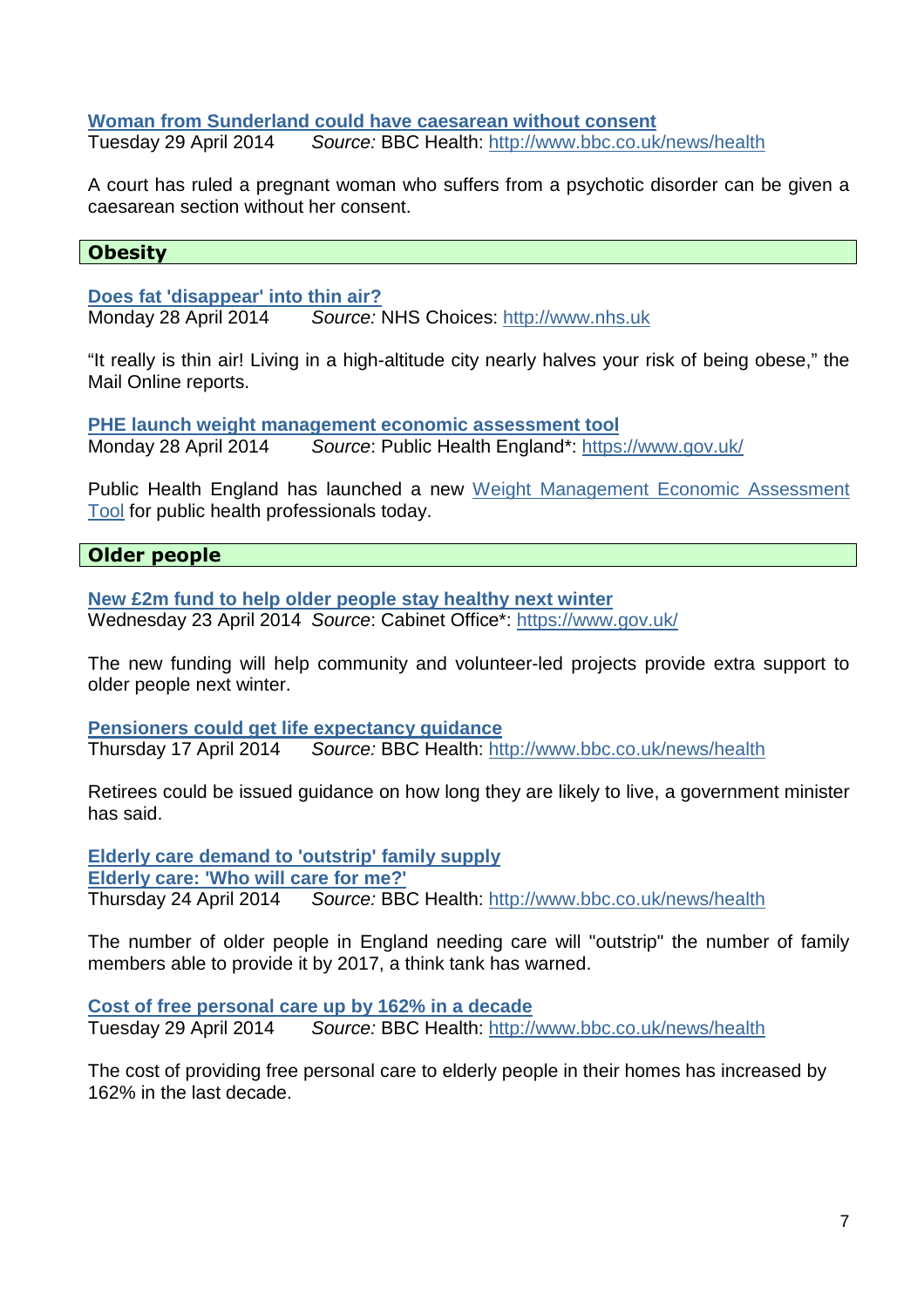## **Screening**

**Bowel cancer screening uptake 'must improve'**

Wednesday 16 April 2014 Source: BBC Health: http://www.bbc.co.uk/news/health

Bowel cancer screening uptake needs to improve, campaigners say, after figures showed just over half of those eligible in England come forward for the test.

**MPs call for newborn muscular dystrophy test**

Tuesday 29 April 2014 Source: BBC Health: http://www.bbc.co.uk/news/health

A group of MPs is urging the government to allow the testing of newborn boys for a deadly muscle wasting disease.

#### **Smoking**

**E-cigarette age restriction push by US regulators** Thursday 24 April 2014 Source: BBC Health: http://www.bbc.co.uk/news/health

The US Food and Drug Administration (FDA) wants minimum age restrictions and health warnings on e-cigarettes.

**Non-smokers shunning e-cigarettes**

Monday 28 April 2014 Source: NHS Choices: http://www.nhs.uk

"E-cigarette users have tripled to 2 million since 2012," The Guardian reports. This is just one of the findings from a survey by anti-tobacco public health charity Action on Smoking and Health (ASH). It also showed there is little evidence that non-smokers are using ecigarettes, although this could change in the future.

**E-cigarette users in UK have 'tripled' since 2010** Monday 28 April 2014 Source: BBC Health: http://www.bbc.co.uk/news/health

The number of people who use electronic cigarettes in the UK has tripled over the past two years to 2.1 million, a health charity estimates.

## **Social & economic issues**

**How can music make your ears bleed?** Wednesday 16 April 2014 Source: BBC Health: http://www.bbc.co.uk/news/health

A concert by reggae veterans UB40 in Cambridge has hit the headlines after fans walked out, complaining it was too loud. One woman even claimed the volume made her ear bleed. So how dangerous are noisy gigs?

**Government's first foster-friendly employer**

Thursday 24 April 2014 Source: Department of Education\*: https://www.gov.uk/

The Department for Education becomes government's first foster-friendly employer.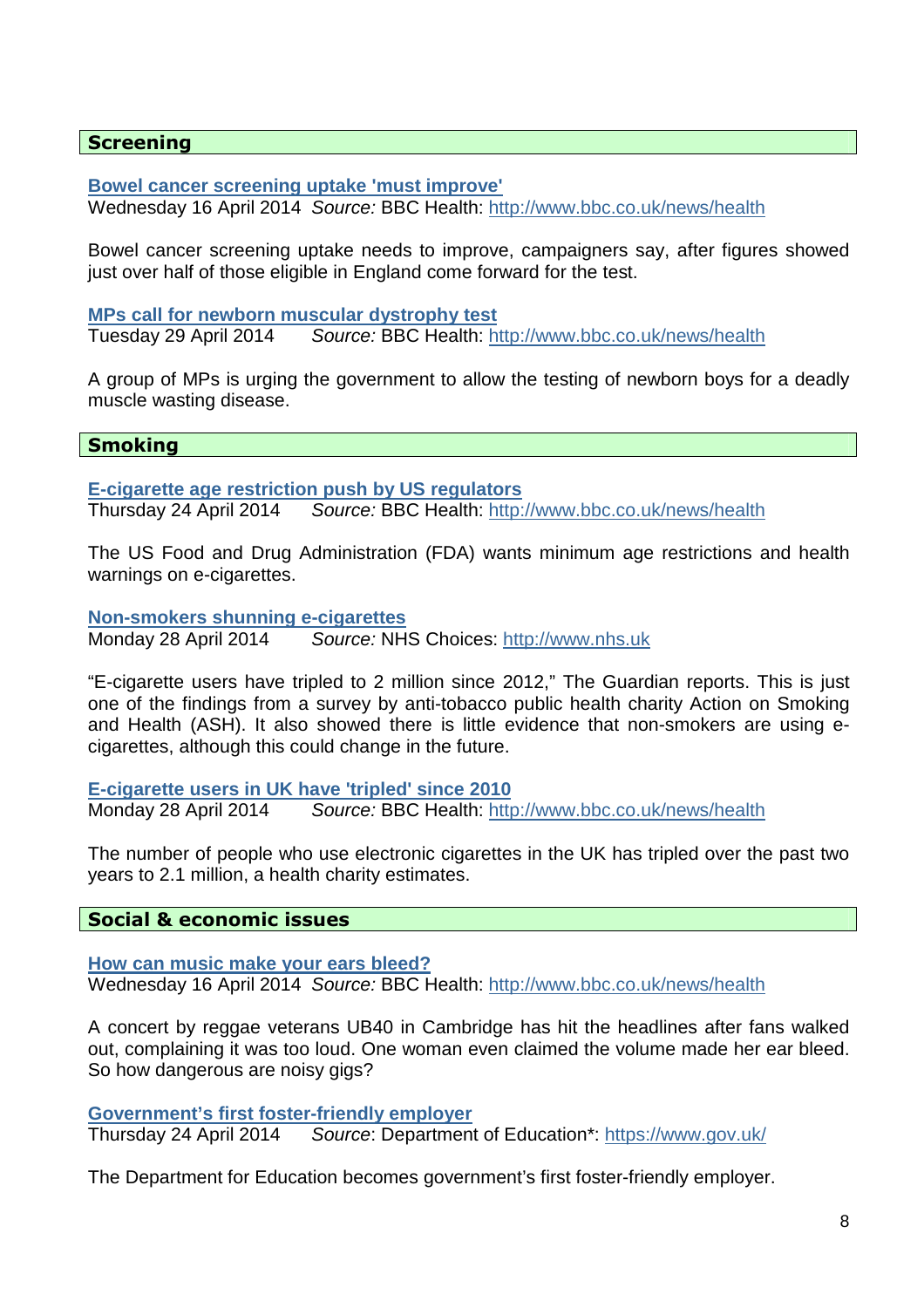**Plastic surgeons 'worried' young want procedures**

Thursday 24 April 2014 Source: BBC Newsbeat: http://www.bbc.co.uk/newsbeat

Plastic surgeons say they are worried about the number of young people who want cosmetic procedures.

**Human skin grown in lab 'can replace animal testing'**

Thursday 24 April 2014 Source: BBC Health: http://www.bbc.co.uk/news/health

Skin grown in the laboratory can replace animals in drug and cosmetics testing, UK scientists say. A team led by King's College London has grown a layer of human skin from stem cells - the master cells of the body.

**Violent crime in England and Wales falls again, A&E data shows** Wednesday 23 April 2014 Source: BBC Health: http://www.bbc.co.uk/news/health

Violent crime is continuing a long-term fall in England and Wales, according to annual figures from NHS hospitals.

**Dog bites highest in deprived areas** Thursday 24 April 2014 Source: BBC Health: http://www.bbc.co.uk/news/health

Hospital admissions for dog bites are three times as high in the most deprived areas of England as in the least, official figures show.

**Is marriage a recipe for 'trouble and strife'?** Tuesday 29 April 2014 Source: NHS Choices: http://www.nhs.uk

"Being married can make you depressed, study finds," The Independent reports. Perhaps a more accurate summary of the research the paper reports on is "being unhappily married is associated with different responses to positive pictures" (admittedly, not such a catchy headline).

## **Statistics**

**Health atlas allows online search of risk by area** Friday 25 April 2014 Source: BBC Health: http://www.bbc.co.uk/news/health

A new online map of England and Wales allows people to enter their postcode and find their community's risk of developing 14 conditions, such as heart disease and lung cancer.

**Workplace health** 

**European campaign - Healthy workplaces manage stress**

Tuesday 22 April 2014 Source: Health and Safety Executive\*: http://www.hse.gov.uk/

EU-OSHA's Healthy Workplaces Campaign 2014 - 2015 is 'Healthy workplaces manage stress'.